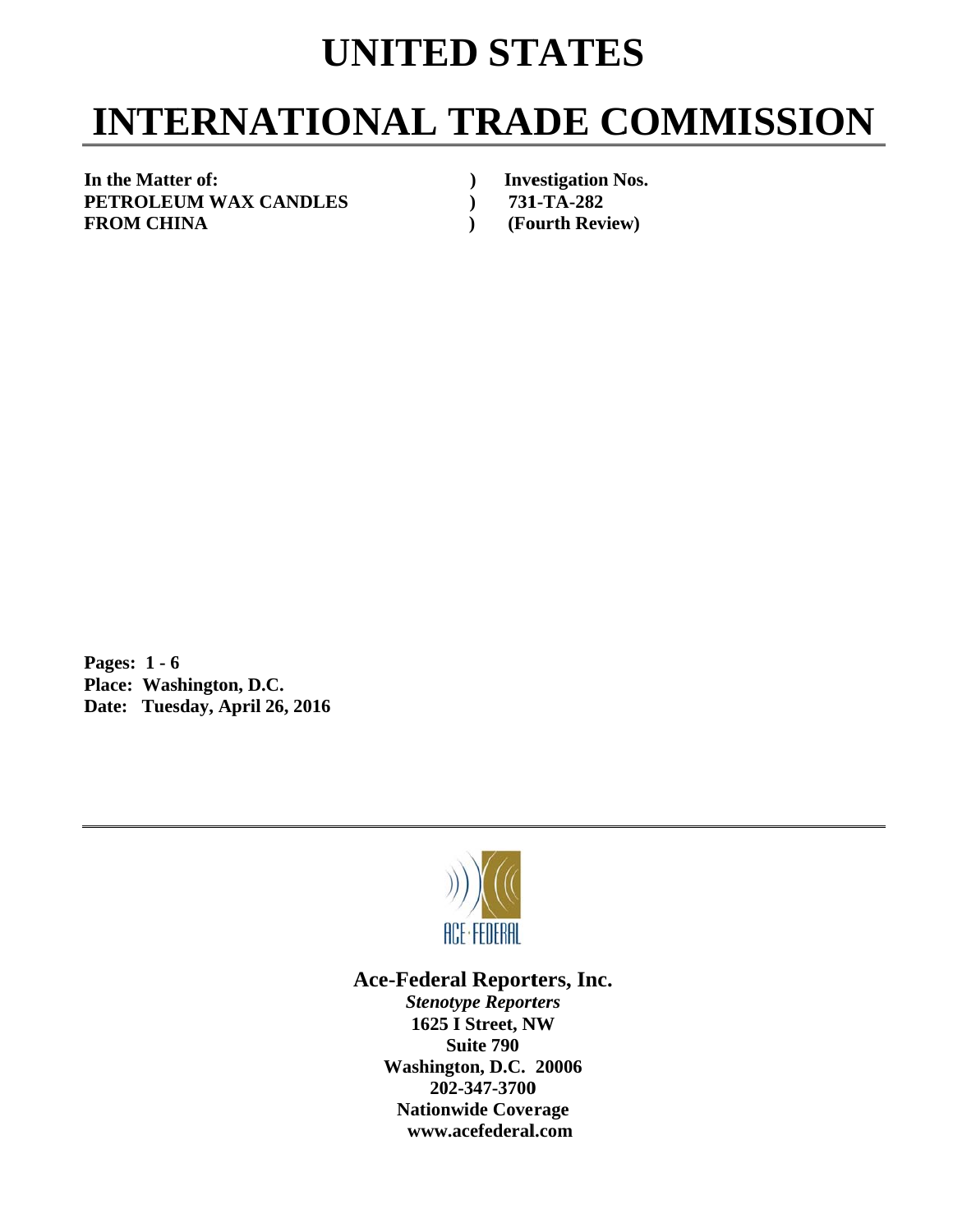1 THE UNITED STATES INTERNATIONAL TRADE COMMISSION 2 3 In the Matter of: (a) Investigation No.: 4 ) 731-TA-282 5 PETROLEUM WAX ) (FOURTH REVIEW) 6 CANDLES FROM ) 7 CHINA ) 8 Tuesday, April 26, 2015 9 Main Hearing Room (Room 101) 10 U.S. International 11 Trade Commission 12 500 E Street, S.W. 13 Washington, D.C. 14 The meeting, commenced, pursuant to notice, at 15 11:00 a.m., before the Commissioners of the United States 16 International Trade Commission, the Honorable Meredith M. 17 Broadbent, presiding. 18 19 20 21 22 23 24 25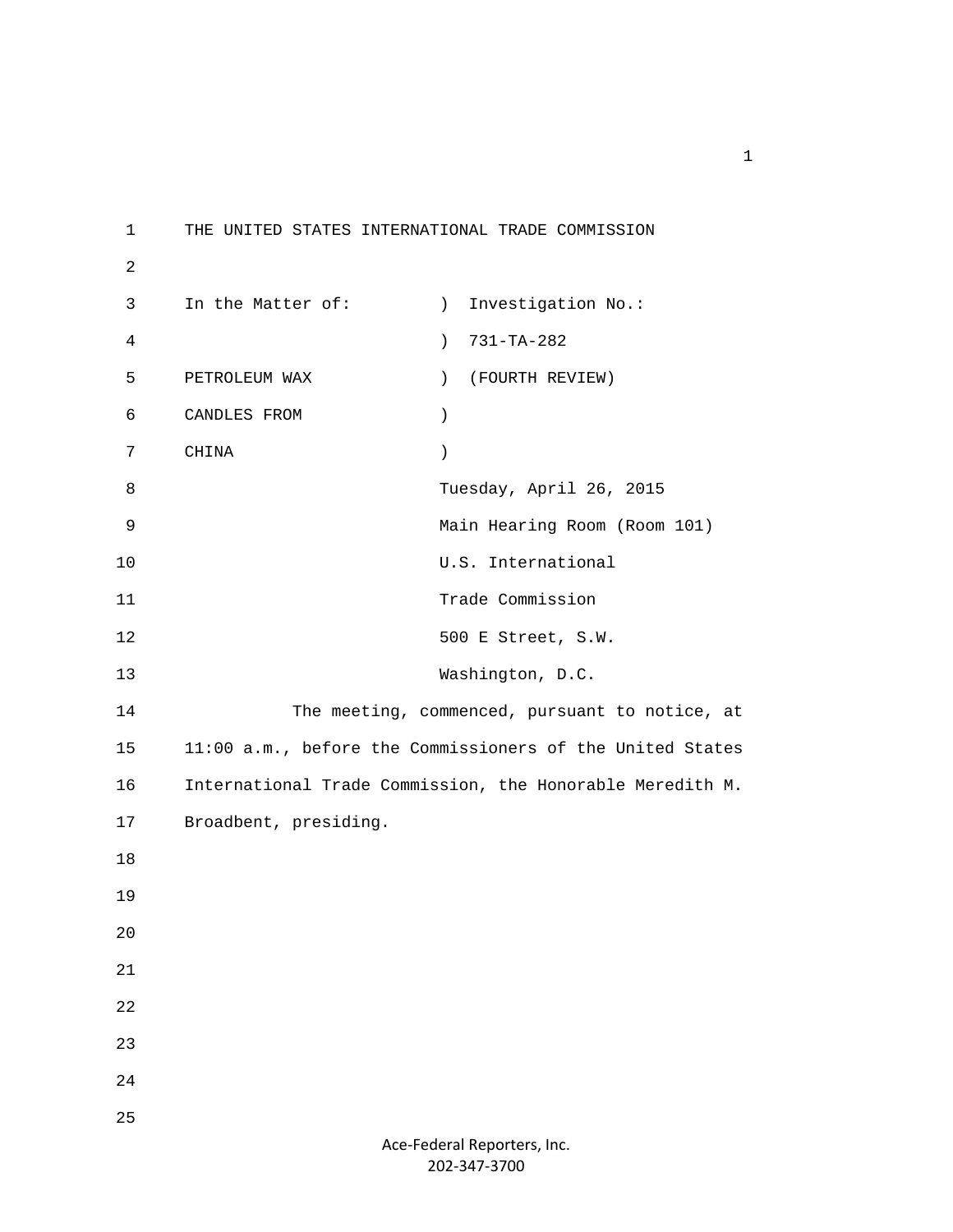#### 1 APPEARANCES:

| 2              | On behalf of the International Trade Commission: |
|----------------|--------------------------------------------------|
| 3              | Commissioners:                                   |
| $\overline{4}$ | MEREDITH M. BROADBENT, CHAIRMAN (presiding)      |
| 5              | DEAN A. PINKERT, VICE CHAIRMAN                   |
| 6              | IRVING A. WILLIAMSON, COMMISSIONER               |
| 7              | DAVID S. JOHANSON, COMMISSIONER                  |
| 8              | F. SCOTT KIEFF, COMMISSIONER (via telephone)     |
| 9              | RHONDA K. SCHMIDTLEIN, COMMISSIONER (via         |
| 10             | telephone)                                       |
| 11             |                                                  |
| 12             |                                                  |
| 13             | Staff:                                           |
| 14             |                                                  |
| 15             | CHRISTOPHER CASSISE, SUPERVISORY INVESTIGATOR    |
| 16             | BRIAN ALLEN, INTERNATIONAL TRADE ANALYST         |
| 17             | JOHN BENEDETTO, INTERNATIONAL ECONOMIST          |
| 18             | BEN ALLEN, ATTORNEY/ADVISOR                      |
| 19             |                                                  |
| 20             | SHARON BELLAMY, PROGRAM SUPPORT SPECIALIST       |
| $21\,$         | NADIYA SAMON, STUDENT INTERN                     |
| 22             |                                                  |
| 23             |                                                  |
| 24             |                                                  |
| 25             |                                                  |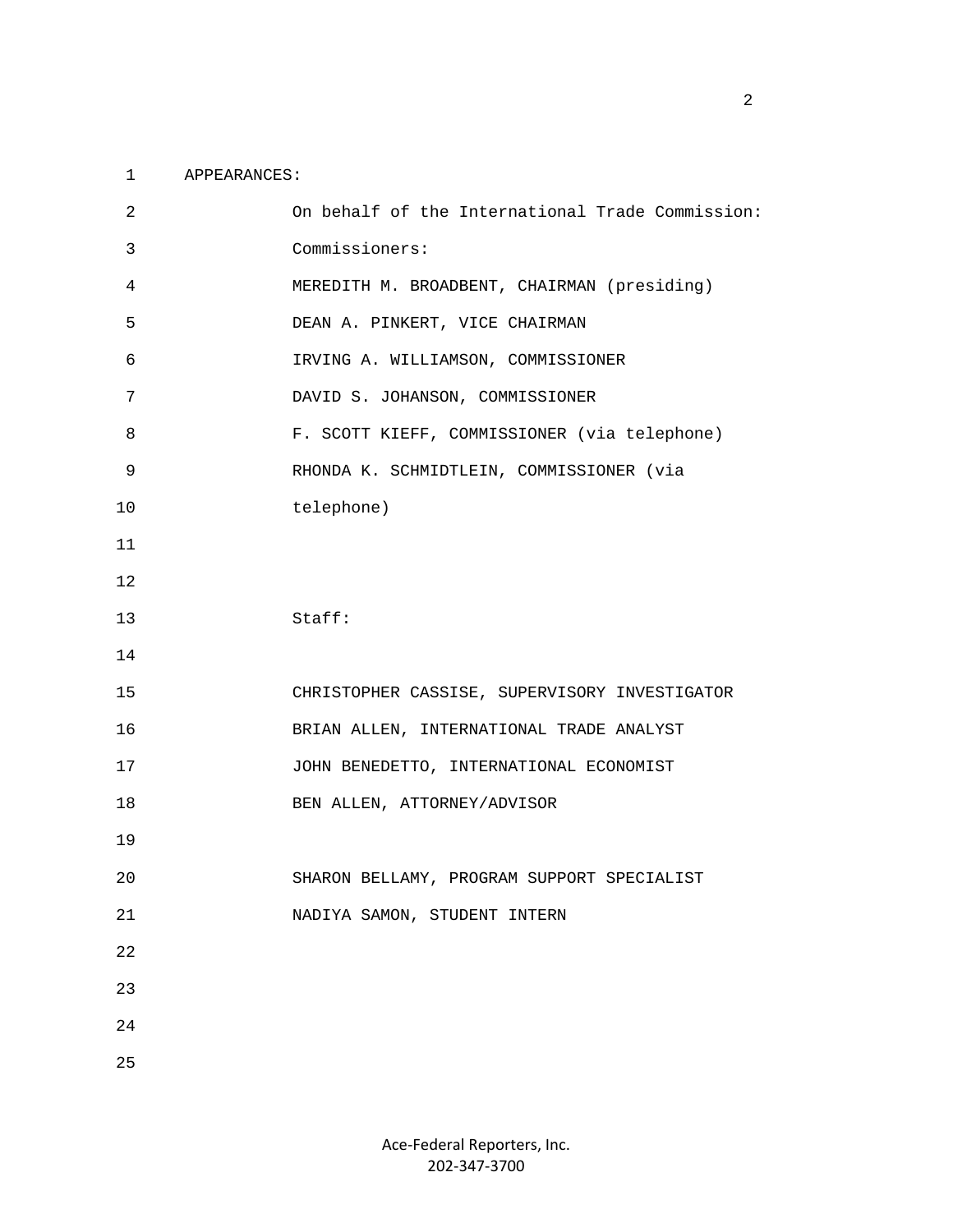1 P R O C E E D I N G S 2 (11:00 a.m.) 3 CHAIRMAN BROADBENT: Good morning. This meeting 4 of the U.S. International Trade Commission will now come to 5 order. 6 Welcome Commissioner Kieff and Schmidtlein who 7 are participating by telephone. I understand that there are 8 no-- 9 COMMISSIONER SCHMIDTLEIN: Thank you. 10 COMMISSIONER KIEFF: Hello. 11 CHAIRMAN BROADBENT: Welcome. I understand that 12 there are no agendas for future meetings, minutes, 13 ratification lists, or outstanding action jackets to 14 consider. 15 Next we turn to the vote on Investigation 16 731-TA-282. It is Fourth Review, Petroleum Wax Candles from 17 China. 18 Welcome to Mr. Cassise and to the staff who 19 participated in this investigation. 20 Are there any additions or corrections to the 21 staff report? 22 (No response.) 23 CHAIRMAN BROADBENT: Is there any objection to 24 approval of the staff report? 25 MR. CASSISE: Madame Chairman, there are no

> Ace‐Federal Reporters, Inc. 202‐347‐3700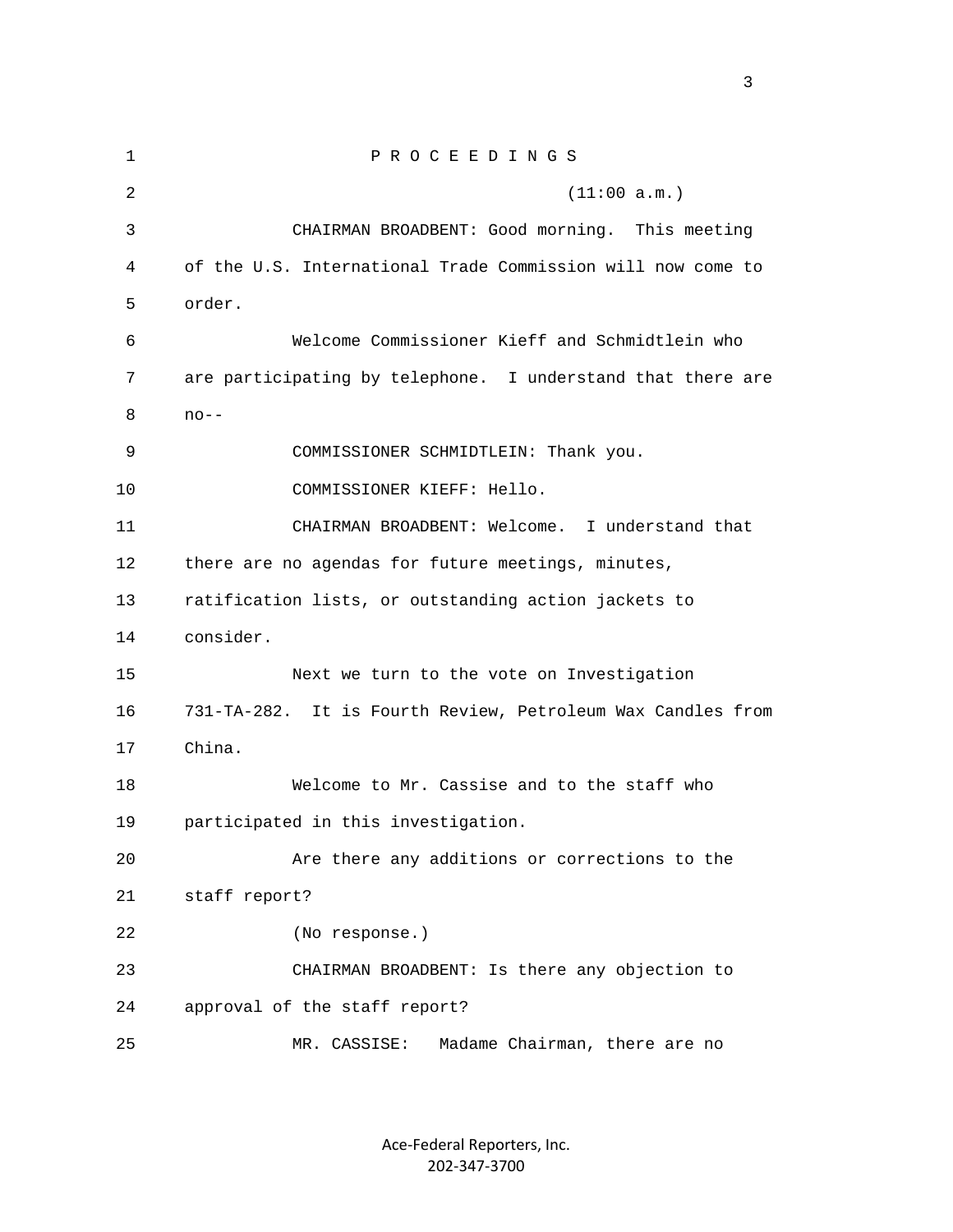1 additions or corrections to the staff report.

 2 CHAIRMAN BROADBENT: Thank you, Mr. Cassise. 3 Is there any objection to approval of the staff 4 report? 5 (No response.) 6 CHAIRMAN BROADBENT: Hearing none, it is approved. 7 Madame Secretary, will you please call the roll? 8 MS. BELLAMY: Commissioner Kieff. 9 COMMISSIONER KIEFF: I vote in the affirmative. 10 MS. BELLAMY: Commissioner Pinkert? 11 COMMISSIONER PINKERT: I vote in the affirmative. 12 MS. BELLAMY: Commissioner Schmidtlein? 13 COMMISSIONER SCHMIDTLEIN: I vote in the 14 affirmative. 15 MS. BELLAMY: Commissioner Broadbent? 16 COMMISSIONER BROADBENT: I vote in the 17 affirmative. 18 MS. BELLAMY: Commissioner Johanson? 19 COMMISSIONER JOHANSON: I vote in the affirmative. 20 MS. BELLAMY: Commissioner Williamson? 21 COMMISSIONER WILLIAMSON: I vote in the 22 affirmative. 23 MS. BELLAMY: Madame Chairman, the Commission has 24 reached an affirmative determination in this investigation. 25 CHAIRMAN BROADBENT: Thank you, Madame Secretary.

> Ace‐Federal Reporters, Inc. 202‐347‐3700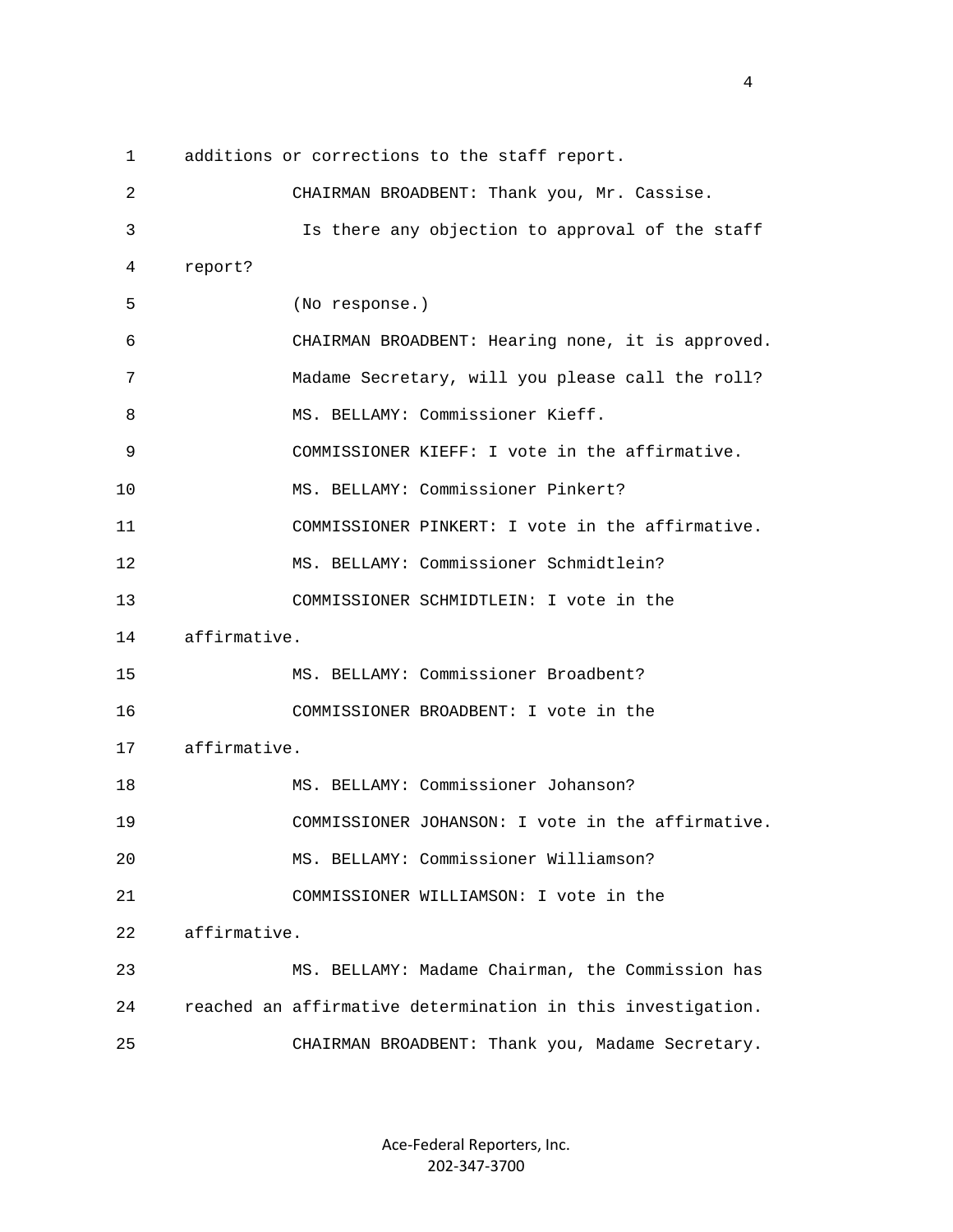| $\mathbf{1}$   | Further information regarding this determination will be in |
|----------------|-------------------------------------------------------------|
| $\overline{2}$ | the press release. Views of the Commission are currently    |
| 3              | scheduled to be completed and filed on May 10th, 2016.      |
| $\overline{4}$ | Thank you again to all the staff that                       |
| 5              | participated in this investigation.                         |
| 6              | Seeing that there is no other business before the           |
| 7              | Commission, this meeting is adjourned.                      |
| 8              | (Whereupon, at 11:01 a.m., Tuesday, April 26,               |
| 9              | 2016, the meeting was adjourned.)                           |
| 10             |                                                             |
| 11             |                                                             |
| 12             |                                                             |
| 13             |                                                             |
| 14             |                                                             |
| 15             |                                                             |
| 16             |                                                             |
| 17             |                                                             |
| 18             |                                                             |
| 19             |                                                             |
| 20             |                                                             |
| 21             |                                                             |
| 22             |                                                             |
| 23             |                                                             |
| 24             |                                                             |
| 25             |                                                             |